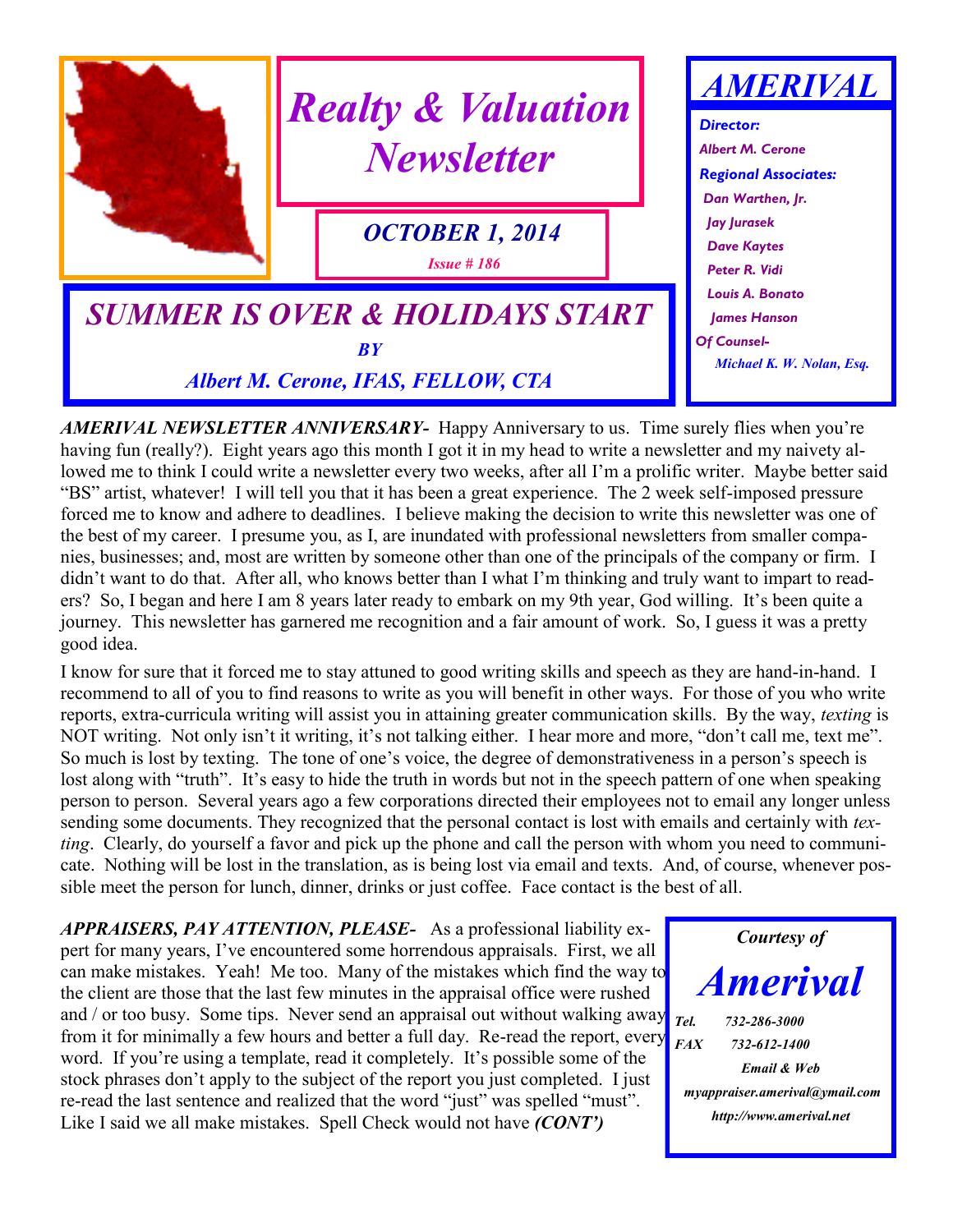*(CON'T)* recognized that word as an error. And, it surely changes the meaning of the sentence, if it makes any sense at all. Many people are insulted that you did not think enough of the report with your signature or them to insure that every word, phrase, sentence, etc. makes sense and is grammatically correct. I'm not one of those people but I appreciate their beliefs and respect them. If they paid for a report they are entitled to be able to "read, comprehend and conclude" without having to *guess* what you *really meant*. Grammar is also important but ,as I read the world today, it is much less a concern than 50 years ago, when penmanship was also important.

It's important for business people to aspire to the greater heights of communication than to reaching down to those lesser grammarians. Yes, there is a degree of superiority involved but hopefully not to the point of being obnoxious. For those who can't write well, that certainly is not an indication of being a lesser professional. For those, write in short sentences and be succinct. You will accomplish the same end as those who write professionally or prolifically. Remember, it's not how it's said, it's how it's understood.

This week I was brought into a case of a respected appraiser being sued. Two major errors are in the report, and errors which we all have made. First, an adjustment on two of the comparables were in the wrong direction. We've all done that. Hence, the need to wait to re-read and even better to have someone else read the report. You will be astounded as to the confusion your words may cause. We all know that an adjustment in the wrong direction is doubled in correction which has a significant impact on the value conclusion. The second error was to write the final value in words and then insert another answer in numbers. You can't have it both ways, obviously. This often creates consternation for the reader, your client; and, subsequently loses the client. So, pay attention!

*NEW HOME SALES-* August saw new housing sales jump 18% which resulted in 504,000 units sold. This is the highest level since 2008. Don't get too excited. New housing sales only account for 9.1 % of the real estate sale market. And speaking of other housing sales, existing housing sales dropped for the first time since May of this year. There is no way to predict what will happen with the real estate market any longer. The United States is far too tied to geopolitical and global economic problems.

According to the Mortgage Bankers Association, mortgage applications fell the week ending September 19th, however, it was up the prior week. Home builders reported lower earnings which set Wall Street off it's mark. This may be the reason for the rise in new home sales, as the developers / builders are selling for less to reduce their non-productive inventory which has been an ongoing problem for over a year. Now, you can see how easy it is to have the public believe whatever the media and the corporate structures want it to believe at any given time. Where does this lead us? Be certain of only one thing with real estate any longer. There are no certainties. A word to the wise, insert in every appraisal, that no one should rely on the appraisal report for validity past the *effective date* of the report.

**THE SENTIMENT INDEX-** As you can see this started in 1966 which is the base year at 100%. It's a consumer confidence measuring stick for the analysts who sit in the back room and never talk to the people who are counted in these graphs. Of course there's some legitimacy to the numbers. Many who rely on graphs and charts make executive and governmental decisions consider them invaluable. Our reactions then gives credence to the process. That's how we get to prove the results. One cannot predict the future, hence the statement above about advising appraisal report recipients that they should not rely on your appraisal past the *effective date.*



## *REMEMBER-*

*The trouble with our times is that the future is not what it used to be.* Paul Valery *Perhaps the best thing about the future is that it comes one day at a time.* Unknown *The future is whatever God gives us, and he doesn't ask for our advice.* Me